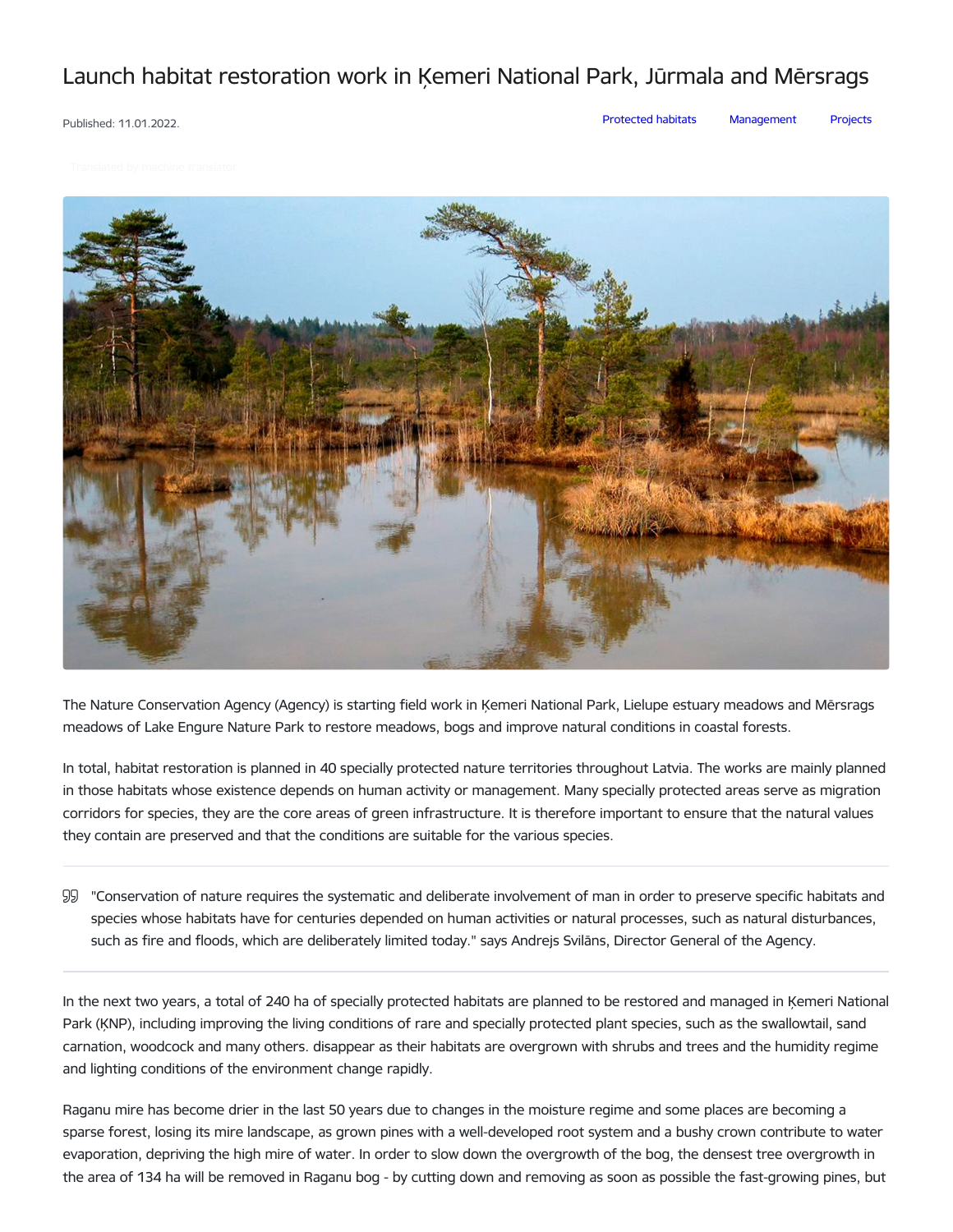preserving the "bog pines", which are even 100-150 years old. Reducing the overgrowth of the bog with trees will stop the degradation of this bog and restore the bog landscape, which could be seen in previous centuries.

In the list of renewable habitats, ĶNP also includes calcareous grass bogs. When grazing ceases, forest meadows and swamps are slowly overgrown with shrubs and trees, squeezing out other plant species from this habitat, such as the rusty blackbird, the stand, the yellow and Rusov's thistle, the swamp's single-leafed, the swallow-eyed, the common crested grebe. As a result, they disappear and become rare and vulnerable. As they are still found in the Kaņieris-Dūņieris-Sloka district of the KNP, restoration measures for these habitats are planned there.

In the ancient dunes of ĶNP, which are covered with pine forests, living conditions are suitable for a rare plant species - forest beetle. According to the special requirements of this plant, the spruce and dense undergrowth of the second floor will be cut down and openings will be created in the growing areas. Once the felled material has dried, all the branches will be picked up, stacked and burned, creating exposed areas of soil that will be suitable for germinating seeds in the coming years.

"In order for the forest weevil to multiply, it is imperative to have exposed soil where the seeds will fall and germinate next year. In forests where natural disturbances have not occurred for a long time (fires, windbreaks, etc.), a thick layer of moss and a layer of litter usually develops. In such conditions, the plant itself lives and blooms for some time, but the ripe seeds do not reach the soil when they fall into a thick moss cover, "explains project manager Inga Hoņavko.

Habitat restoration events will also be visible in Jaunķemeri - a place very popular and popular with people. Considering that fires in Latvia are not allowed in places important for human recreation, coastal forests are aging - accumulating an increasing layer of organic matter, overgrown and overgrown with deciduous trees and shrubs, thus displacing specially protected species such as sand carnations and meadow marshes, and creating conditions that are no longer suitable for sun lovers - plants and insects living in wooded dunes. Another sun lover is also a small beetle - a resinous woodpecker, which can live only in the sun-covered, thick bark of a pine at least 150 years old and cannot move elsewhere.

In the next two years, visitors to Jaunķemeri forest and beach will be able to see with their own eyes the measures taken during the project, as thick undergrowth will be cut near Jaunķemeri road, old and large pine canopy trees and shrubs and forests, the control of the invasive species, the curly rose, will continue.

Outside ĶNP - in Jūrmala and Mērsrags - restoration and management of meadows is mostly planned. For example, on the banks of the Vecslocene River, an area of 15 ha will be cleared of overgrowth, as well as bush and tree roots and large groves will be milled, the ground cover will be prepared for regular mowing, thus restoring not only a protected habitat but also improving the landscape near the city.

Similar meadow restoration works are planned in the territory of Lielupe estuary meadows in Jūrmala, on the bank of Lielupe, near the railway bridge, where small gardens have once been established in the territory of valuable meadows. The restoration of the former coastal grasslands in Mērsrags on the seashore will be especially challenging for the managers. At present, these grasslands are overgrown with dense reedbeds, and only regular mowing of reeds several times a season can allow the reforestation and flowering of coastal grassland plants.

Most of the wet grasslands in Latvia are currently in poor condition, as they are difficult to manage with modern methods, when they are not grazed as in ancient times. The maintenance of these values requires regular and annual maintenance, which will be continued by the Authority in all habitats that will be restored during the project.